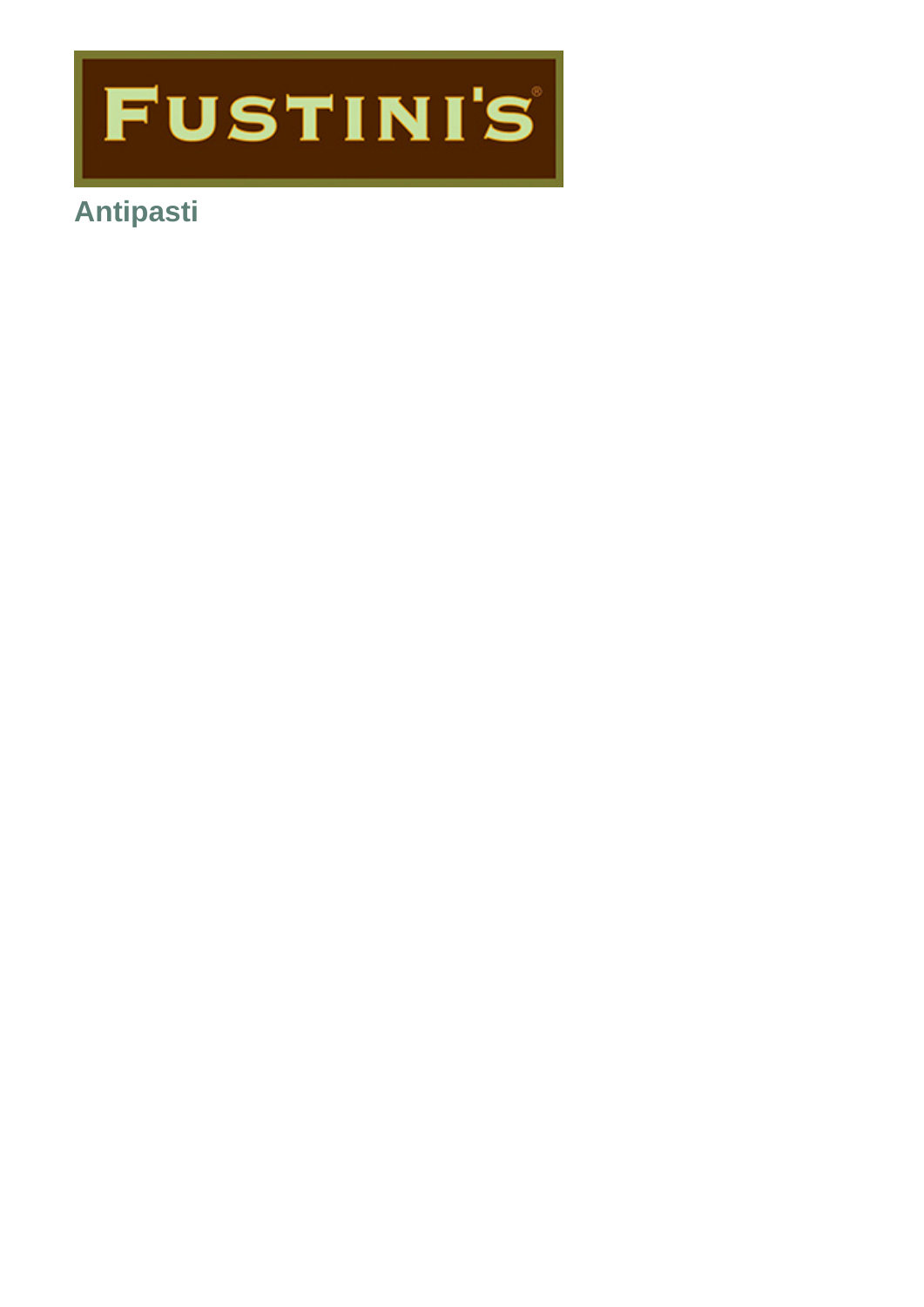#### **Ingredients**

#### **Marinated Mushrooms**

- 12 ounces button mushrooms, small whole or large cut in half
- 1 garlic clove, minced
- 1 small shallot, minced
- 3 tablespoons [Fustini's Tuscan Herb olive oil](https://www.fustinis.com/oils/infused-extra-virgin-olive-oils/tuscan-herb/)
- 1 tablespoon parsley, chopped
- pinch Kosher salt

#### **Roasted Red Pepper**

- 1 red pepper
- 2 tablespoons [Fustini's Robust SELECT olive oil](https://www.fustinis.com/order/category/oils/extra-virgin-olive-oils/robust_10/)

#### **Artichoke Hearts**

- 4 artichokes
- 2 garlic cloves, minced
- 1 shallot, minced
- 1/2 teaspoon *[wholegrain mustard](https://www.fustinis.com/order/whole-grain-mustard_1773/)*
- 1 tablespoon Fustini's Sicilian Lemon balsa
- 1 teaspoon lemon juice
- salt and pepper
- 2 tablespoons [Fustini's Gremolata olive oil](https://www.fustinis.com/oils/infused-extra-virgin-olive-oils/gremolata/)

#### **Salami Cornets**

- 25 slices of Genoa salami
- 4 oz cream cheese, softened
- 1 tablespoon [Fustini's 18 Year balsamic](https://www.fustinis.com/vinegars/balsamic-vinegars/18-year-traditional-balsamic/)
- 1 tablespoon [Fustini's Robust SELECT olive oil](https://www.fustinis.com/order/category/oils/extra-virgin-olive-oils/robust_10/)
- 1 tablespoon horseradish
- dash [Black Sheep Worcestershire Sauce](https://www.fustinis.com/order/worcestershire-sauce_464/)
- salt and pepper

#### **Quick Pickled Peppers**

- 1 pound peppers, cherry, small banana, small Hungarian, jalapeno
- 1 up [Fustini's 12 Year White balsamic](https://www.fustinis.com/vinegars/balsamic-vinegars/12-year-premium-white/)
- 1/4 cup sugar
- 3 tablespoons Kosher salt
- 1 teaspoon coriander seeds
- 1 teaspoon caraway seeds

#### **Giardiniera**

- 1 carrot, peeled and waffle cut
- 1 red pepper, fine dice
- 1/2 head cauliflower, cut into small bite-size and blanched
- 3 stalks of celery, sliced thin
- 1 zucchini, small dice
- 1 cup [Fustini's Vinoso vinegar](https://www.fustinis.com/vinegars/vinegars/vinoso-vinegar/)
- 2 tablespoons sugar
- 1 teaspoon Kosher salt

### **Sharon's Hint**

Other Items to Include: Anchovies, Bruschetta, Crostini, Olives, Pickled Herring, Red Pepper Mayo, Rice Crackers, Roasted Eggplant, Sliced Cheese